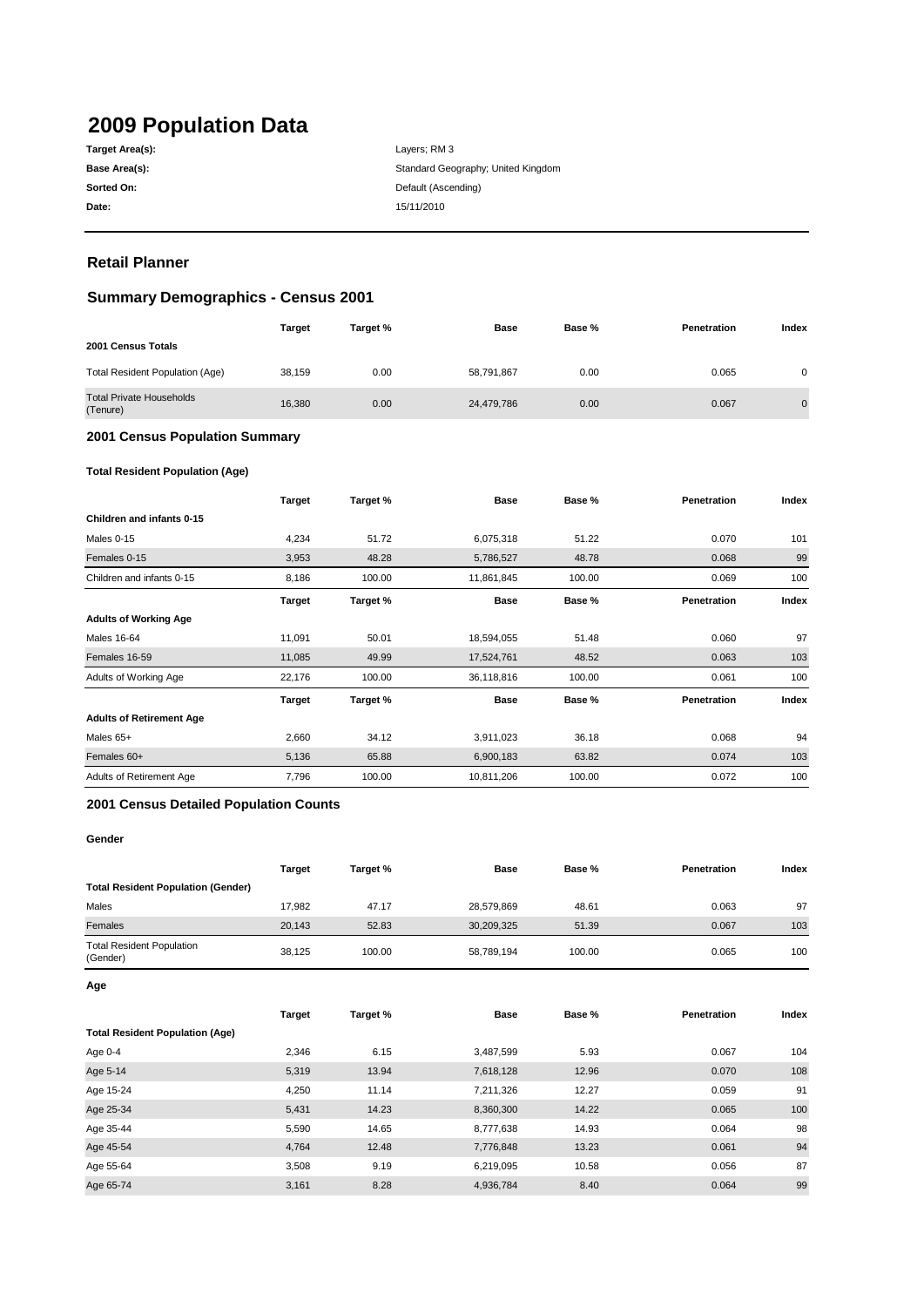| Age 75+                         | 3.791  | 9.94   | 4.404.149  | 7.49   | 0.086 | 133 |
|---------------------------------|--------|--------|------------|--------|-------|-----|
| Total Resident Population (Age) | 38,159 | 100.00 | 58,791,867 | 100.00 | 0.065 | 100 |

# **2001 Census - Economic Activity**

## **2001 Census - Economic Activity**

**All people aged 16 to 74 (Economic Activity)**

|                                                          | <b>Target</b> | Target % | <b>Base</b> | Base % | Penetration        | Index |
|----------------------------------------------------------|---------------|----------|-------------|--------|--------------------|-------|
| <b>Economically active</b>                               |               |          |             |        |                    |       |
| Economically active - Employee                           | 13.870        | 52.85    | 22,149,642  | 52.28  | 0.063              | 101   |
| Economically active - Full-time<br>students              | 484           | 1.84     | 1,106,393   | 2.61   | 0.044              | 71    |
| Economically active - Self<br>employed with employees    | 571           | 2.18     | 1,254,024   | 2.96   | 0.046              | 74    |
| Economically active - Self<br>employed without employees | 1,262         | 4.81     | 2,198,472   | 5.19   | 0.057              | 93    |
| Economically active -<br>Unemployed                      | 947           | 3.61     | 1,458,207   | 3.44   | 0.065              | 105   |
| All people aged 16 to 74<br>(Economic Activity)          | 26,245        | 100.00   | 42,364,055  | 100.00 | 0.062              | 100   |
|                                                          |               |          |             |        |                    |       |
|                                                          | <b>Target</b> | Target % | <b>Base</b> | Base % | <b>Penetration</b> | Index |
| <b>Economically inactive</b>                             |               |          |             |        |                    |       |
| Economically inactive - Looking<br>after home/family     | 2,202         | 8.39     | 2,737,615   | 6.46   | 0.080              | 130   |
| Economically inactive - Other                            | 897           | 3.42     | 1,363,465   | 3.22   | 0.066              | 106   |
| Economically inactive - Retired                          | 3,581         | 13.64    | 5,654,426   | 13.35  | 0.063              | 102   |
| Economically inactive - Student                          | 740           | 2.82     | 1,994,208   | 4.71   | 0.037              | 60    |
| Economically inactive -<br>Permanently sick/disabled     | 1,691         | 6.44     | 2,447,603   | 5.78   | 0.069              | 112   |

#### **2001 Census - Economic Activity by Gender**

|                                                       | <b>Target</b> | Target % | <b>Base</b> | Base % | Penetration | Index |
|-------------------------------------------------------|---------------|----------|-------------|--------|-------------|-------|
| All people aged 16 to 74 (Econ Activity by Gender)    |               |          |             |        |             |       |
| All males aged 16 to 74                               | 12.470        | 47.68    | 20,895,777  | 49.14  | 0.060       | 97    |
| Males Economically active                             | 9,259         | 35.40    | 15,363,899  | 36.13  | 0.060       | 98    |
| Males Economically inactive                           | 3.211         | 12.28    | 5,531,878   | 13.01  | 0.058       | 94    |
| All females aged 16 to 74                             | 13.684        | 52.32    | 21,629,980  | 50.86  | 0.063       | 103   |
| Females Economically active                           | 7.772         | 29.72    | 12.820.775  | 30.15  | 0.061       | 99    |
| Females Economically inactive                         | 5.913         | 22.61    | 8.809.205   | 20.72  | 0.067       | 109   |
| All people aged 16 to 74 (Econ<br>Activity by Gender) | 26.154        | 100.00   | 42,525,757  | 100.00 | 0.062       | 100   |

# **Approximated Social Grade**

|                                                         | <b>Target</b> | Target % | <b>Base</b> | Base % | <b>Penetration</b> | Index |
|---------------------------------------------------------|---------------|----------|-------------|--------|--------------------|-------|
| All people aged 16 and over in HHs (Social Grade)       |               |          |             |        |                    |       |
| AB Higher and intermediate<br>manager/admin/prof        | 4.125         | 13.89    | 9.907.832   | 21.57  | 0.042              | 64    |
| C1 Supervisory, clerical, junior<br>manager/admin/prof  | 9.257         | 31.17    | 13,513,414  | 29.42  | 0.069              | 106   |
| C2 Skilled manual workers                               | 4.887         | 16.46    | 6.996.182   | 15.23  | 0.070              | 108   |
| D Semi-skilled and unskilled<br>manual workers          | 5.517         | 18.58    | 7.976.329   | 17.36  | 0.069              | 107   |
| E On state benefit, unemployed,<br>lowest grade workers | 5.912         | 19.91    | 7.541.557   | 16.42  | 0.078              | 121   |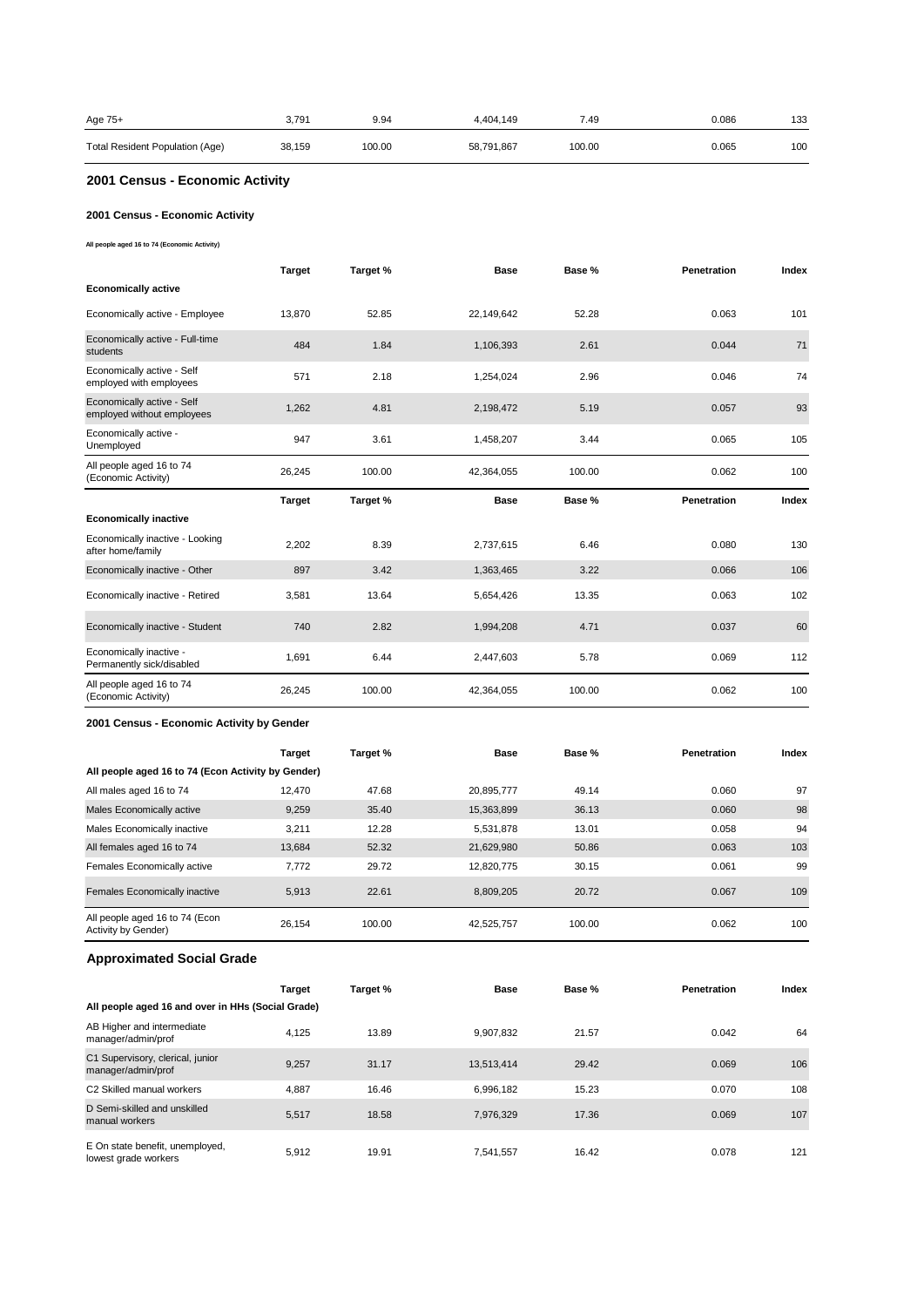| All people aged 16 and over in<br>HHs (Social Grade) | 29,698        | 100.00   | 45,935,314 | 100.00 | 0.065       | 100   |
|------------------------------------------------------|---------------|----------|------------|--------|-------------|-------|
| <b>Ethnic Group (GB)</b>                             |               |          |            |        |             |       |
|                                                      | <b>Target</b> | Target % | Base       | Base % | Penetration | Index |
| All People (Ethnic Group) (GB)                       |               |          |            |        |             |       |
| White                                                | 36,521        | 95.84    | 52,481,255 | 91.91  | 0.070       | 104   |
| White- British (inc. White<br>Scottish)              | 35,461        | 93.06    | 50,366,497 | 88.20  | 0.070       | 106   |
| White- Irish                                         | 506           | 1.33     | 691,606    | 1.21   | 0.073       | 110   |
| White- Other White                                   | 554           | 1.45     | 1,423,152  | 2.49   | 0.039       | 58    |
| Mixed                                                | 431           | 1.13     | 673,743    | 1.18   | 0.064       | 96    |
| Asian or Asian British                               | 463           | 1.22     | 2,328,784  | 4.08   | 0.020       | 30    |
| Asian-Indian                                         | 284           | 0.74     | 1,051,614  | 1.84   | 0.027       | 40    |
| Asian- Pakistani                                     | 49            | 0.13     | 746,520    | 1.31   | 0.007       | 10    |
| Asian-Bangladeshi                                    | 33            | 0.09     | 282,854    | 0.50   | 0.012       | 17    |
| Asian- Other Asian                                   | 98            | 0.26     | 247,796    | 0.43   | 0.040       | 59    |
| <b>Black or Black British</b>                        | 488           | 1.28     | 1,147,400  | 2.01   | 0.043       | 64    |
| <b>Black-Caribbean</b>                               | 203           | 0.53     | 565,839    | 0.99   | 0.036       | 54    |
| Black- African                                       | 244           | 0.64     | 484,578    | 0.85   | 0.050       | 75    |
| Black- Other Black (inc. Black<br>Scottish)          | 41            | 0.11     | 96,983     | 0.17   | 0.042       | 63    |
| Chinese or Other Ethnic Group                        | 202           | 0.53     | 472,190    | 0.83   | 0.043       | 64    |
| Other- Chinese                                       | 97            | 0.25     | 243,243    | 0.43   | 0.040       | 60    |
| Other- Other Ethnic Group                            | 105           | 0.27     | 228,947    | 0.40   | 0.046       | 68    |
| All People (Ethnic Group) (GB)                       | 38,105        | 100.00   | 57,103,372 | 100.00 | 0.067       | 100   |

# **Tenure (HH)**

|                                                          | <b>Target</b> | Target % | <b>Base</b> | Base % | Penetration | Index |
|----------------------------------------------------------|---------------|----------|-------------|--------|-------------|-------|
| All Households (Tenure)                                  |               |          |             |        |             |       |
| Owned (HH)                                               | 10.186        | 62.19    | 16,724,882  | 68.32  | 0.061       | 91    |
| Own- Owns outright (HH)                                  | 3,842         | 23.46    | 7,078,266   | 28.91  | 0.054       | 81    |
| Own- Owns with a mortgage or<br>loan (HH)                | 6,269         | 38.28    | 9,489,495   | 38.76  | 0.066       | 99    |
| Own- Shared ownership (HH)                               | 75            | 0.46     | 157,121     | 0.64   | 0.048       | 71    |
| Social Rented (HH)                                       | 5,163         | 31.53    | 4,885,741   | 19.96  | 0.106       | 158   |
| Social- Rented from Council<br>(LA/Scottish Homes) (HH)  | 4,897         | 29.90    | 3,458,066   | 14.13  | 0.142       | 212   |
| Social- Other social rented (HH)                         | 266           | 1.62     | 1,427,675   | 5.83   | 0.019       | 28    |
| Private rented (HH)                                      | 769           | 4.70     | 2,345,327   | 9.58   | 0.033       | 49    |
| Private- Private landlord or<br>letting agency (HH)      | 640           | 3.91     | 2,053,467   | 8.39   | 0.031       | 47    |
| Private- Employer of a<br>household member (HH)          | 18            | 0.11     | 63,564      | 0.26   | 0.028       | 42    |
| Private-Relative or friend of a<br>household member (HH) | 84            | 0.51     | 155,578     | 0.64   | 0.054       | 80    |
| Private- Other (HH)                                      | 28            | 0.17     | 72,718      | 0.30   | 0.039       | 58    |
| Living rent free (HH)                                    | 262           | 1.60     | 523,836     | 2.14   | 0.050       | 75    |
| All Households (Tenure)                                  | 16,377        | 100.00   | 24,479,786  | 100.00 | 0.067       | 100   |
|                                                          | <b>Target</b> | Target % | <b>Base</b> | Base % | Penetration | Index |
| <b>Car Ownership</b>                                     |               |          |             |        |             |       |
| No car or van                                            | 5,376         | 32.83    | 6,717,523   | 27.44  | 0.080       | 120   |
| 1 car or van                                             | 7,251         | 44.29    | 10,715,221  | 43.77  | 0.068       | 101   |
| 2 cars or vans                                           | 3,026         | 18.48    | 5,652,000   | 23.09  | 0.054       | 80    |
| 3 cars or vans                                           | 567           | 3.46     | 1,068,923   | 4.37   | 0.053       | 79    |
| Car Ownership                                            | 16,373        | 100.00   | 24,479,968  | 100.00 | 0.067       | 100   |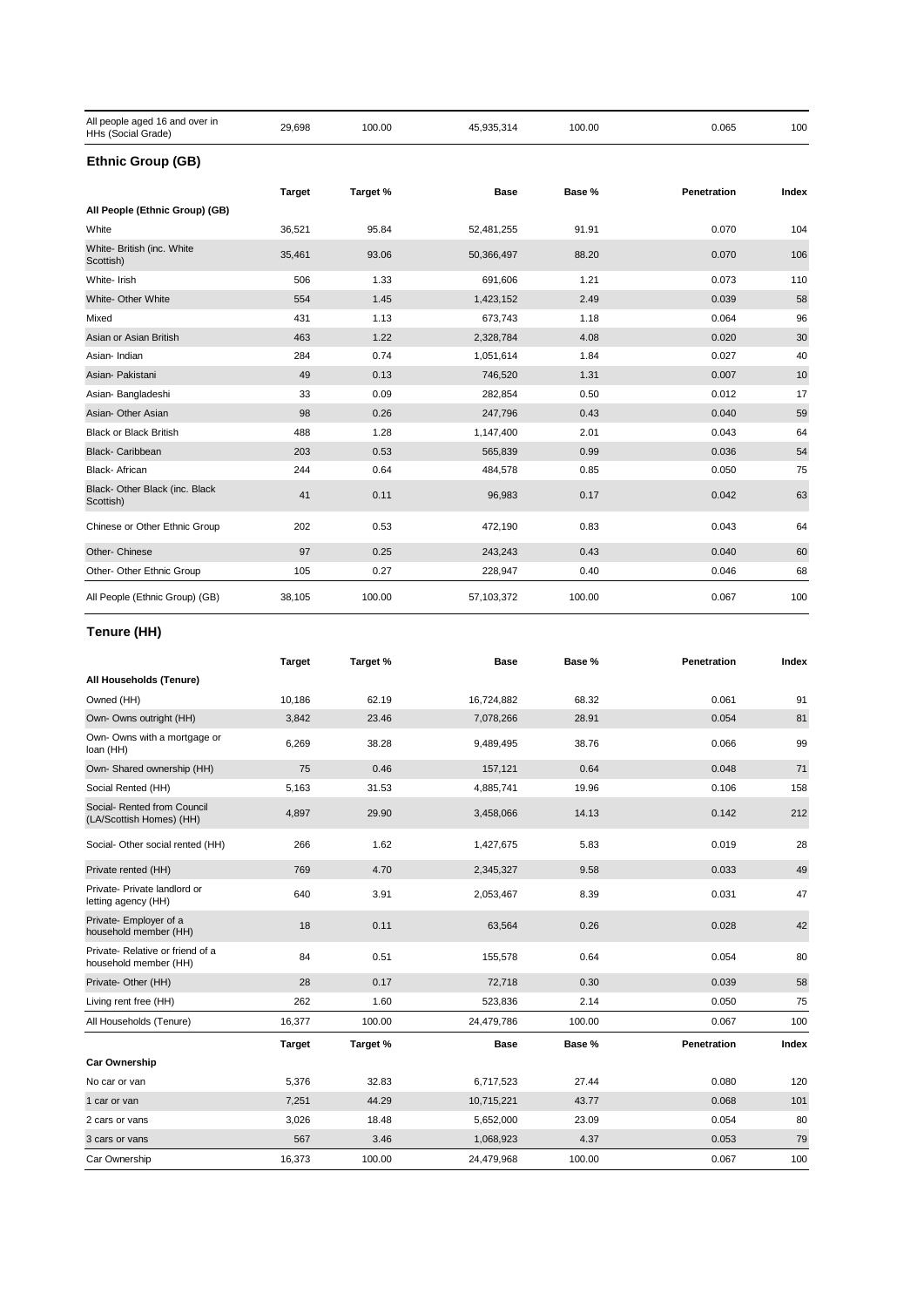# **Summary Demographics - Household and Population Estimates 2009**

|                                                 | <b>Target</b> | Target % | Base        | Base % | Penetration | Index     |
|-------------------------------------------------|---------------|----------|-------------|--------|-------------|-----------|
| Household and Population Estimates 2009: Totals |               |          |             |        |             |           |
| Population estimate 2009                        | 39,148        | 0.00     | 61,861,552  | 0.00   | 0.063       | 0         |
| Household estimate 2009                         | 16,755        | 0.00     | 26,569,236  | 0.00   | 0.063       | $\pmb{0}$ |
| <b>Population estimate 2009</b>                 |               |          |             |        |             |           |
| <b>Population Estimates 2009 - Summary</b>      |               |          |             |        |             |           |
|                                                 | <b>Target</b> | Target % | <b>Base</b> | Base % | Penetration | Index     |
| Children and infants 0-15                       |               |          |             |        |             |           |
| Males 0-15                                      | 4,008         | 10.24    | 5,904,529   | 9.54   | 0.068       | 107       |
| Females 0-15                                    | 3,823         | 9.76     | 5,625,209   | 9.09   | 0.068       | 107       |
| Population estimate 2009                        | 39,148        | 100.00   | 61,861,552  | 100.00 | 0.063       | 100       |
|                                                 | <b>Target</b> | Target % | <b>Base</b> | Base % | Penetration | Index     |
| <b>Adults of Working Age</b>                    |               |          |             |        |             |           |
| Males 16-64                                     | 11,790        | 30.12    | 20,073,631  | 32.45  | 0.059       | 93        |
| Females 16-59                                   | 11,565        | 29.54    | 18,254,555  | 29.51  | 0.063       | 100       |
| Population estimate 2009                        | 39,148        | 100.00   | 61,861,552  | 100.00 | 0.063       | 100       |
|                                                 | <b>Target</b> | Target % | <b>Base</b> | Base % | Penetration | Index     |
| <b>Adults of Retirement Age</b>                 |               |          |             |        |             |           |
| Males 65+                                       | 2,681         | 6.85     | 4,431,393   | 7.16   | 0.061       | 96        |
| Females 60+                                     | 5,282         | 13.49    | 7,572,235   | 12.24  | 0.070       | 110       |
| Population estimate 2009                        | 39,148        | 100.00   | 61,861,552  | 100.00 | 0.063       | 100       |
|                                                 | <b>Target</b> | Target % | <b>Base</b> | Base % | Penetration | Index     |
| Population Estimates 2009 - Gender              |               |          |             |        |             |           |
| Males                                           | 18,479        | 47.20    | 30,409,553  | 49.16  | 0.061       | 96        |
| Females                                         | 20,669        | 52.80    | 31,451,999  | 50.84  | 0.066       | 104       |
| Population estimate 2009                        | 39,148        | 100.00   | 61,861,552  | 100.00 | 0.063       | 100       |
|                                                 | <b>Target</b> | Target % | <b>Base</b> | Base % | Penetration | Index     |
| Population Estimates 2009 - Age                 |               |          |             |        |             |           |
| Age 0-4                                         | 2,460         | 6.28     | 3,756,088   | 6.07   | 0.066       | 103       |
| Age 5-14                                        | 4,792         | 12.24    | 7,020,391   | 11.35  | 0.068       | 108       |
| Age 15-24                                       | 4,996         | 12.76    | 8,266,438   | 13.36  | 0.060       | 96        |
| Age 25-34                                       | 5,004         | 12.78    | 8,046,491   | 13.01  | 0.062       | 98        |
| Age 35-44                                       | 5,553         | 14.18    | 9,037,584   | 14.61  | 0.061       | 97        |
| Age 45-54                                       | 5,210         | 13.31    | 8,332,911   | 13.47  | 0.063       | 99        |
| Age 55-64                                       | 4,315         | 11.02    | 7,295,181   | 11.79  | 0.059       | 93        |
| Age 65-74                                       | 2,939         | 7.51     | 5,279,117   | 8.53   | 0.056       | 88        |
| Age 75-84                                       | 2,848         | 7.28     | 3,458,793   | 5.59   | 0.082       | 130       |
| Age 85+                                         | 1,031         | 2.63     | 1,368,558   | 2.21   | 0.075       | 119       |
| Population estimate 2009                        | 39,148        | 100.00   | 61,861,552  | 100.00 | 0.063       | 100       |
|                                                 |               |          |             |        |             |           |

# **Summary Demographics - Household and Population Projections**

|                              | Target | Target % | <b>Base</b> | Base % | <b>Penetration</b> | Index       |
|------------------------------|--------|----------|-------------|--------|--------------------|-------------|
| <b>Household Projections</b> |        |          |             |        |                    |             |
| Household Projection 2029    | 20,026 | 0.00     | 32,678,892  | 0.00   | 0.061              | 0           |
| Household Projection 2028    | 19,849 | 0.00     | 32,392,564  | 0.00   | 0.061              | $\mathbf 0$ |
| Household Projection 2027    | 19.678 | 0.00     | 32,105,549  | 0.00   | 0.061              | 0           |
| Household Projection 2026    | 19,472 | 0.00     | 31,815,636  | 0.00   | 0.061              | $\mathbf 0$ |
| Household Projection 2025    | 19,310 | 0.00     | 31,529,239  | 0.00   | 0.061              | 0           |
| Household Projection 2024    | 19.142 | 0.00     | 31,241,215  | 0.00   | 0.061              | $\mathbf 0$ |
| Household Projection 2023    | 18.984 | 0.00     | 30,948,527  | 0.00   | 0.061              | 0           |
| Household Projection 2022    | 18.773 | 0.00     | 30,650,777  | 0.00   | 0.061              | $\mathbf 0$ |
| Household Projection 2021    | 18.634 | 0.00     | 30,345,892  | 0.00   | 0.061              | 0           |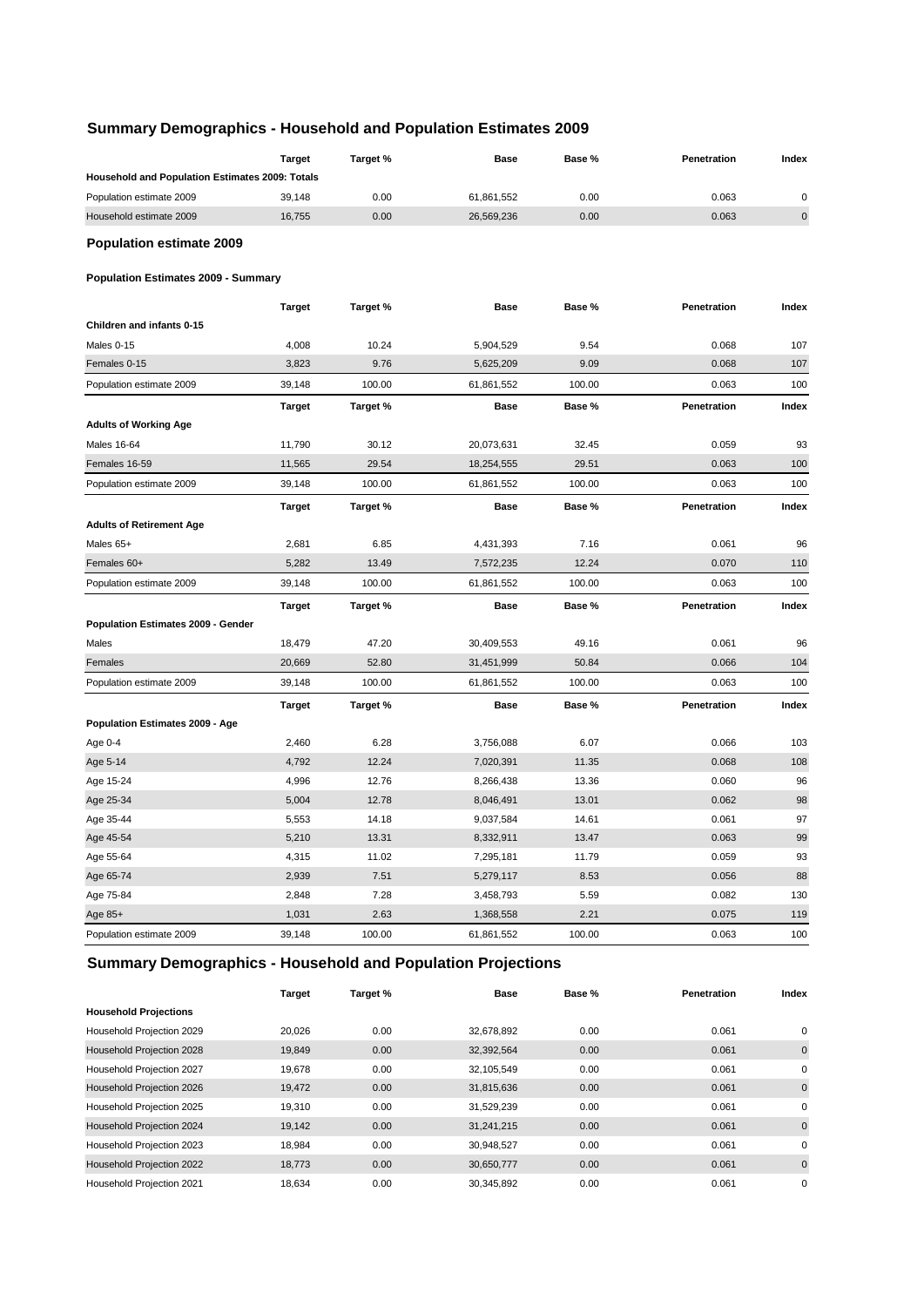| Household Projection 2020           | 18,481        | 0.00     | 30,039,214  | 0.00   | 0.062       | $\mathbf 0$ |
|-------------------------------------|---------------|----------|-------------|--------|-------------|-------------|
| Household Projection 2019           | 18,306        | 0.00     | 29,731,779  | 0.00   | 0.062       | 0           |
| Household Projection 2018           | 18,125        | 0.00     | 29,420,278  | 0.00   | 0.062       | $\pmb{0}$   |
| Household Projection 2017           | 17,971        | 0.00     | 29,105,088  | 0.00   | 0.062       | 0           |
| Household Projection 2016           | 17,796        | 0.00     | 28,790,130  | 0.00   | 0.062       | $\mathbf 0$ |
| Household Projection 2015           | 17,596        | 0.00     | 28,470,361  | 0.00   | 0.062       | $\mathbf 0$ |
| Household Projection 2014           | 17,465        | 0.00     | 28,149,891  | 0.00   | 0.062       | 0           |
| Household Projection 2013           | 17,332        | 0.00     | 27,827,983  | 0.00   | 0.062       | 0           |
| Household Projection 2012           | 17,219        | 0.00     | 27,508,323  | 0.00   | 0.063       | 0           |
| Household Projection 2011           | 17,024        | 0.00     | 27,190,321  | 0.00   | 0.063       | 0           |
| Household Projection 2010           | 16,862        | 0.00     | 26,865,586  | 0.00   | 0.063       | 0           |
|                                     | <b>Target</b> | Target % | <b>Base</b> | Base % | Penetration | Index       |
| Population Projections 2010 - Total |               |          |             |        |             |             |
|                                     |               |          |             |        |             |             |
| Total Resident Population (2010)    | 39,415        | 0.00     | 62,308,631  | 0.00   | 0.063       | 0           |
|                                     | <b>Target</b> | Target % | Base        | Base % | Penetration | Index       |
| Population Projections 2011 - Total |               |          |             |        |             |             |
| Total Resident Population (2011)    | 39,738        | 0.00     | 62,755,281  | 0.00   | 0.063       | 0           |
|                                     | <b>Target</b> | Target % | <b>Base</b> | Base % | Penetration | Index       |
| Population Projections 2012 - Total |               |          |             |        |             |             |
| Total Resident Population (2012)    | 40,144        | 0.00     | 63,199,130  | 0.00   | 0.064       | 0           |
|                                     | <b>Target</b> | Target % | <b>Base</b> | Base % | Penetration | Index       |
| Population Projections 2013 - Total |               |          |             |        |             |             |

# **Population Projections 2014**

#### **Total Resident Population (2014)**

**Population Projections 2014 - Summary**

|                                      | <b>Target</b> | Target % | <b>Base</b> | Base % | Penetration | Index |
|--------------------------------------|---------------|----------|-------------|--------|-------------|-------|
| Children and infants 0-15 (2014)     |               |          |             |        |             |       |
| Males 0-15 (2014)                    | 4,187         | 10.28    | 6,073,773   | 9.48   | 0.069       | 108   |
| Females 0-15 (2014)                  | 4,060         | 9.97     | 5,797,265   | 9.05   | 0.070       | 110   |
| Total Resident Population (2014)     | 40,724        | 100.00   | 64,060,137  | 100.00 | 0.064       | 100   |
|                                      | <b>Target</b> | Target % | <b>Base</b> | Base % | Penetration | Index |
| Adults of Working Age (2014)         |               |          |             |        |             |       |
| Males 16-64 (2014)                   | 12,249        | 30.08    | 20,397,567  | 31.84  | 0.060       | 94    |
| Females 16-59 (2014)                 | 12,086        | 29.68    | 18,616,742  | 29.06  | 0.065       | 102   |
| Total Resident Population (2014)     | 40,724        | 100.00   | 64,060,137  | 100.00 | 0.064       | 100   |
|                                      | <b>Target</b> | Target % | <b>Base</b> | Base % | Penetration | Index |
| Adults of Retirement Age (2014)      |               |          |             |        |             |       |
| Males 65+ (2014)                     | 2,904         | 7.13     | 5,138,506   | 8.02   | 0.057       | 89    |
| Females 60+ (2014)                   | 5,238         | 12.86    | 8,036,284   | 12.54  | 0.065       | 103   |
| Total Resident Population (2014)     | 40,724        | 100.00   | 64,060,137  | 100.00 | 0.064       | 100   |
|                                      | <b>Target</b> | Target % | <b>Base</b> | Base % | Penetration | Index |
| Population Projections 2014 - Gender |               |          |             |        |             |       |
| Males (2014)                         | 19,340        | 47.49    | 31,609,846  | 49.34  | 0.061       | 96    |
| Females (2014)                       | 21,384        | 52.51    | 32,450,291  | 50.66  | 0.066       | 104   |
| Total Resident Population (2014)     | 40,724        | 100.00   | 64,060,137  | 100.00 | 0.064       | 100   |
|                                      | <b>Target</b> | Target % | <b>Base</b> | Base % | Penetration | Index |

**Population Projections 2014 - Age**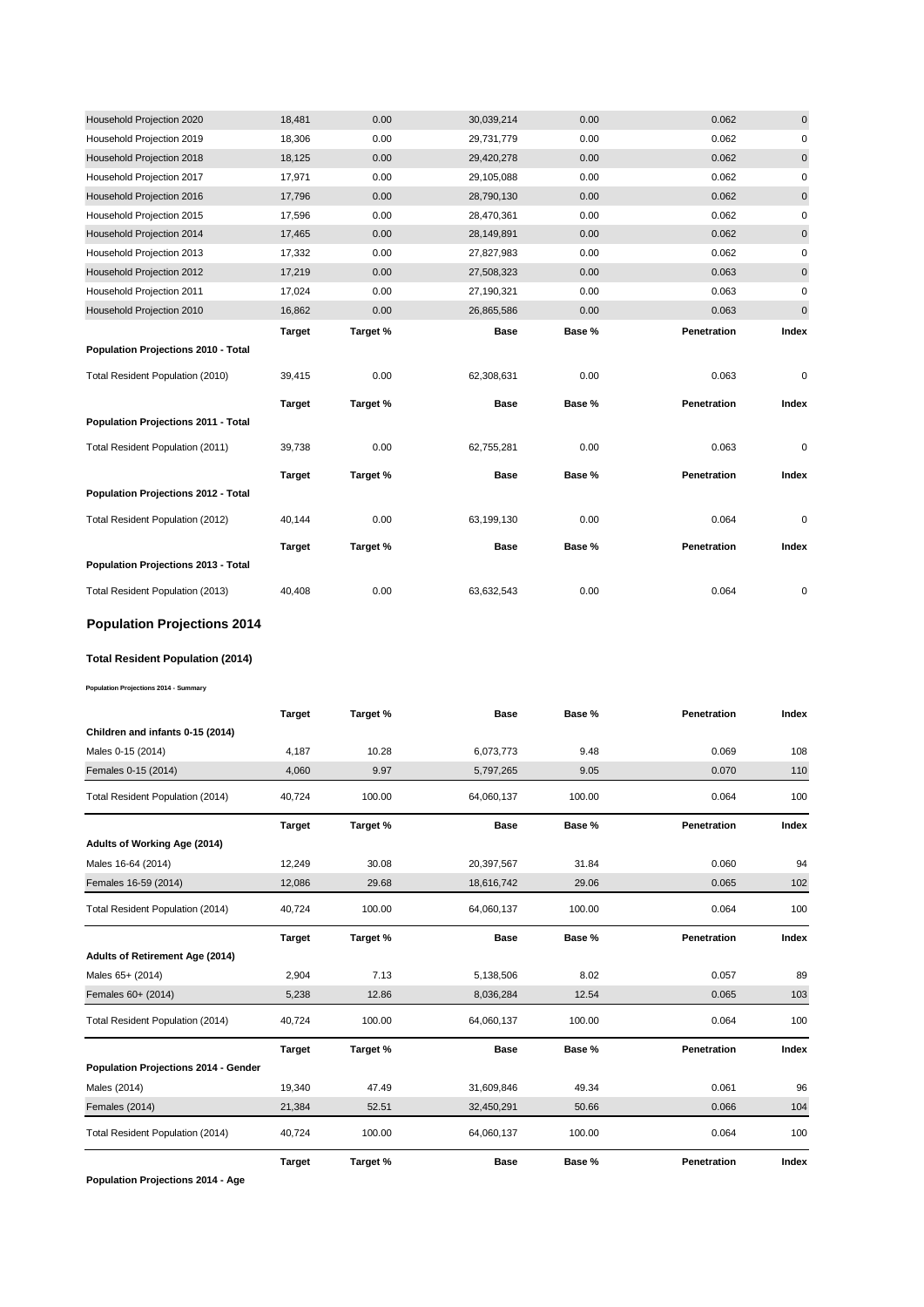| Age 0-4 (2014)                      | 2,632         | 6.46     | 3,964,452   | 6.19   | 0.066       | 104       |
|-------------------------------------|---------------|----------|-------------|--------|-------------|-----------|
| Age 5-14 (2014)                     | 5,075         | 12.46    | 7,203,620   | 11.25  | 0.071       | 111       |
| Age 15-24 (2014)                    | 5,151         | 12.65    | 7,987,891   | 12.47  | 0.065       | 101       |
| Age 25-34 (2014)                    | 5,249         | 12.89    | 9,010,442   | 14.07  | 0.058       | 92        |
| Age 35-44 (2014)                    | 5,296         | 13.01    | 8,238,311   | 12.86  | 0.064       | 101       |
| Age 45-54 (2014)                    | 5,843         | 14.35    | 9,007,015   | 14.06  | 0.065       | 102       |
| Age 55-64 (2014)                    | 4,401         | 10.81    | 7,241,106   | 11.30  | 0.061       | 96        |
| Age 65-74 (2014)                    | 3,456         | 8.49     | 6,113,948   | 9.54   | 0.057       | 89        |
| Age 75-84 (2014)                    | 2,477         | 6.08     | 3,734,026   | 5.83   | 0.066       | 104       |
| Age 85+ (2014)                      | 1,142         | 2.81     | 1,559,326   | 2.43   | 0.073       | 115       |
| Total Resident Population (2014)    | 40,724        | 100.00   | 64,060,137  | 100.00 | 0.064       | 100       |
|                                     | <b>Target</b> | Target % | <b>Base</b> | Base % | Penetration | Index     |
| Population Projections 2015 - Total |               |          |             |        |             |           |
| Total Resident Population (2015)    | 40,944        | 0.00     | 64,482,878  | 0.00   | 0.064       | $\pmb{0}$ |
|                                     | <b>Target</b> | Target % | <b>Base</b> | Base % | Penetration | Index     |
| Population Projections 2016 - Total |               |          |             |        |             |           |
|                                     |               |          |             |        |             |           |
| Total Resident Population (2016)    | 41,270        | 0.00     | 64,901,276  | 0.00   | 0.064       | 0         |
|                                     | <b>Target</b> | Target % | <b>Base</b> | Base % | Penetration | Index     |
| Population Projections 2017 - Total |               |          |             |        |             |           |
| Total Resident Population (2017)    | 41,541        | 0.00     | 65,318,447  | 0.00   | 0.064       | 0         |
|                                     | <b>Target</b> | Target % | <b>Base</b> | Base % | Penetration | Index     |
| Population Projections 2018 - Total |               |          |             |        |             |           |

# **Population Projections 2019**

# **Total Resident Population (2019)**

**Population Projections 2019 - Summary**

|                                      | <b>Target</b> | Target % | <b>Base</b> | Base % | Penetration | Index |
|--------------------------------------|---------------|----------|-------------|--------|-------------|-------|
| Children and infants 0-15 (2019)     |               |          |             |        |             |       |
| Males 0-15 (2019)                    | 4.404         | 10.46    | 6,316,143   | 9.54   | 0.070       | 110   |
| Females 0-15 (2019)                  | 4,257         | 10.11    | 6,037,929   | 9.12   | 0.071       | 111   |
| Total Resident Population (2019)     | 42,095        | 100.00   | 66,177,832  | 100.00 | 0.064       | 100   |
|                                      | <b>Target</b> | Target % | <b>Base</b> | Base % | Penetration | Index |
| Adults of Working Age (2019)         |               |          |             |        |             |       |
| Males 16-64 (2019)                   | 12,583        | 29.89    | 20,729,212  | 31.32  | 0.061       | 95    |
| Females 16-59 (2019)                 | 12,348        | 29.33    | 18,762,435  | 28.35  | 0.066       | 103   |
| Total Resident Population (2019)     | 42,095        | 100.00   | 66,177,832  | 100.00 | 0.064       | 100   |
|                                      | <b>Target</b> | Target % | <b>Base</b> | Base % | Penetration | Index |
| Adults of Retirement Age (2019)      |               |          |             |        |             |       |
| Males 65+ (2019)                     | 3,108         | 7.38     | 5,690,942   | 8.60   | 0.055       | 86    |
| Females 60+ (2019)                   | 5,395         | 12.82    | 8,641,171   | 13.06  | 0.062       | 98    |
| Total Resident Population (2019)     | 42,095        | 100.00   | 66,177,832  | 100.00 | 0.064       | 100   |
|                                      | <b>Target</b> | Target % | <b>Base</b> | Base % | Penetration | Index |
| Population Projections 2019 - Gender |               |          |             |        |             |       |
| Males (2019)                         | 20,095        | 47.74    | 32,736,297  | 49.47  | 0.061       | 97    |
| <b>Females (2019)</b>                | 22,000        | 52.26    | 33,441,535  | 50.53  | 0.066       | 103   |
| Total Resident Population (2019)     | 42,095        | 100.00   | 66,177,832  | 100.00 | 0.064       | 100   |
|                                      | <b>Target</b> | Target % | <b>Base</b> | Base % | Penetration | Index |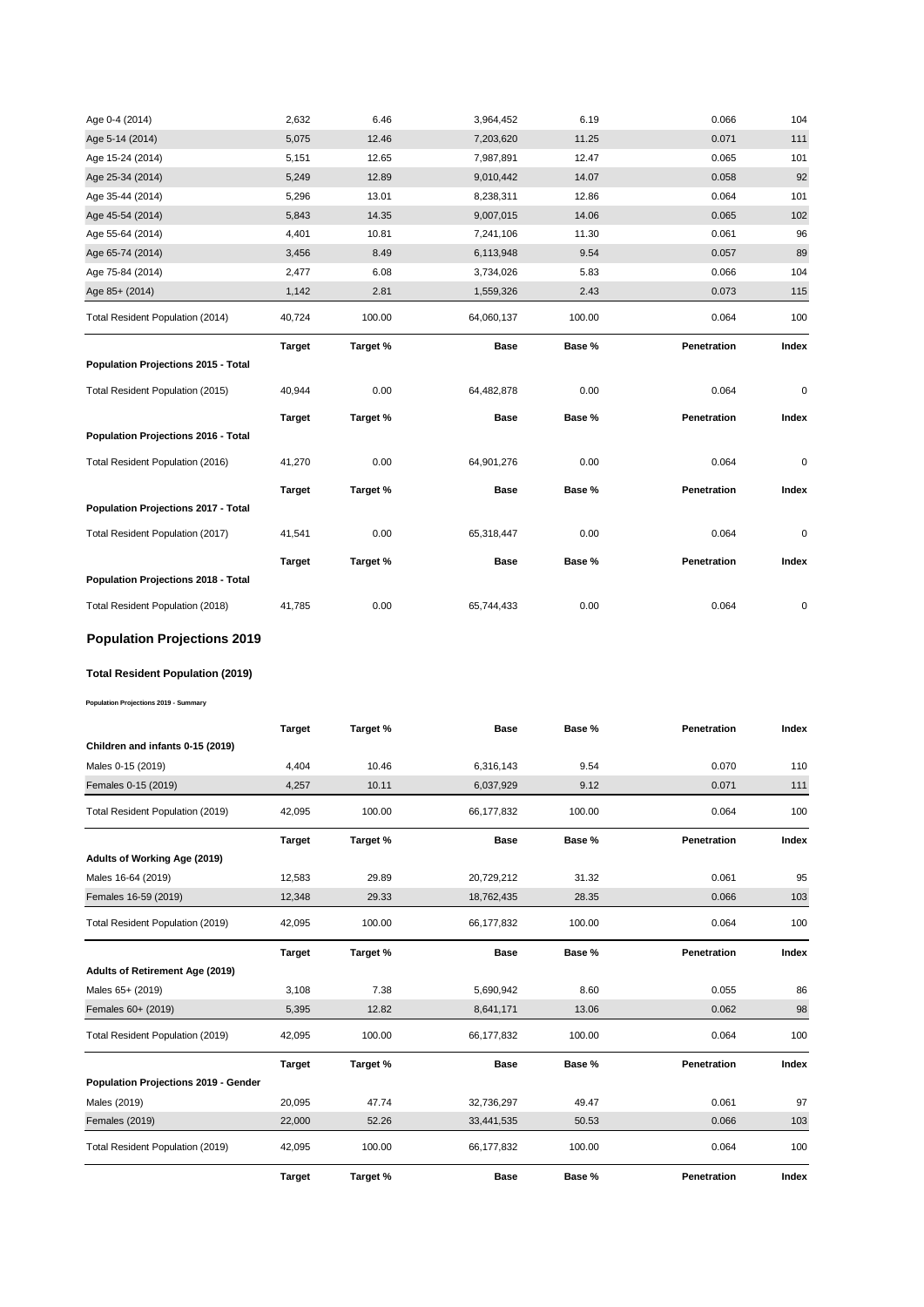#### **Population Projections 2019 - Age**

| Age 0-4 (2019)                      | 2,650         | 6.29     | 3,998,057   | 6.04   | 0.066       | 104       |
|-------------------------------------|---------------|----------|-------------|--------|-------------|-----------|
| Age 5-14 (2019)                     | 5,500         | 13.06    | 7,688,676   | 11.62  | 0.072       | 112       |
| Age 15-24 (2019)                    | 4,967         | 11.80    | 7,525,457   | 11.37  | 0.066       | 104       |
| Age 25-34 (2019)                    | 5,463         | 12.98    | 9,404,049   | 14.21  | 0.058       | 91        |
| Age 35-44 (2019)                    | 5,296         | 12.58    | 8,343,036   | 12.61  | 0.064       | 100       |
| Age 45-54 (2019)                    | 5,852         | 13.90    | 8,817,841   | 13.32  | 0.066       | 104       |
| Age 55-64 (2019)                    | 5,041         | 11.98    | 7,940,909   | 12.00  | 0.064       | 100       |
| Age 65-74 (2019)                    | 3,735         | 8.87     | 6,512,386   | 9.84   | 0.057       | 90        |
| Age 75-84 (2019)                    | 2,376         | 5.64     | 4,128,598   | 6.24   | 0.058       | 90        |
| Age 85+ (2019)                      | 1,216         | 2.89     | 1,818,823   | 2.75   | 0.067       | 105       |
| Total Resident Population (2019)    | 42,095        | 100.00   | 66,177,832  | 100.00 | 0.064       | 100       |
|                                     | <b>Target</b> | Target % | <b>Base</b> | Base % | Penetration | Index     |
| Population Projections 2020 - Total |               |          |             |        |             |           |
| Total Resident Population (2020)    | 42,436        | 0.00     | 66,614,106  | 0.00   | 0.064       | $\pmb{0}$ |
|                                     | <b>Target</b> | Target % | <b>Base</b> | Base % | Penetration | Index     |
| Population Projections 2021 - Total |               |          |             |        |             |           |
| Total Resident Population (2021)    | 42,706        | 0.00     | 67,053,012  | 0.00   | 0.064       | $\pmb{0}$ |
|                                     | <b>Target</b> | Target % | Base        | Base % | Penetration | Index     |
| Population Projections 2022 - Total |               |          |             |        |             |           |
| Total Resident Population (2022)    | 42,972        | 0.00     | 67,493,269  | 0.00   | 0.064       | $\pmb{0}$ |
|                                     | <b>Target</b> | Target % | <b>Base</b> | Base % | Penetration | Index     |
| Population Projections 2023 - Total |               |          |             |        |             |           |
| Total Resident Population (2023)    | 43,307        | 0.00     | 67,924,917  | 0.00   | 0.064       | 0         |
| <b>Population Projections 2024</b>  |               |          |             |        |             |           |
|                                     |               |          |             |        |             |           |

#### **Total Resident Population (2024)**

**Population Projections 2024 - Summary**

|                                      | <b>Target</b> | Target % | <b>Base</b> | Base % | Penetration | Index |
|--------------------------------------|---------------|----------|-------------|--------|-------------|-------|
| Children and infants 0-15 (2024)     |               |          |             |        |             |       |
| Males 0-15 (2024)                    | 4,536         | 10.42    | 6,480,502   | 9.48   | 0.070       | 110   |
| Females 0-15 (2024)                  | 4,401         | 10.11    | 6,198,552   | 9.07   | 0.071       | 112   |
| Total Resident Population (2024)     | 43,517        | 100.00   | 68,347,600  | 100.00 | 0.064       | 100   |
|                                      | <b>Target</b> | Target % | <b>Base</b> | Base % | Penetration | Index |
| Adults of Working Age (2024)         |               |          |             |        |             |       |
| Males 16-64 (2024)                   | 12,828        | 29.48    | 21,099,331  | 30.87  | 0.061       | 95    |
| Females 16-59 (2024)                 | 12,490        | 28.70    | 18,793,378  | 27.50  | 0.067       | 104   |
| Total Resident Population (2024)     | 43,517        | 100.00   | 68,347,600  | 100.00 | 0.064       | 100   |
|                                      |               |          |             |        |             |       |
|                                      | <b>Target</b> | Target % | <b>Base</b> | Base % | Penetration | Index |
| Adults of Retirement Age (2024)      |               |          |             |        |             |       |
| Males 65+ (2024)                     | 3,451         | 7.93     | 6,276,201   | 9.18   | 0.055       | 86    |
| Females 60+ (2024)                   | 5,812         | 13.36    | 9,499,636   | 13.90  | 0.061       | 96    |
| Total Resident Population (2024)     | 43,517        | 100.00   | 68,347,600  | 100.00 | 0.064       | 100   |
|                                      | <b>Target</b> | Target % | <b>Base</b> | Base % | Penetration | Index |
| Population Projections 2024 - Gender |               |          |             |        |             |       |
| Males (2024)                         | 20,815        | 47.83    | 33,856,034  | 49.54  | 0.062       | 97    |
| Females (2024)                       | 22,703        | 52.17    | 34,491,566  | 50.46  | 0.066       | 103   |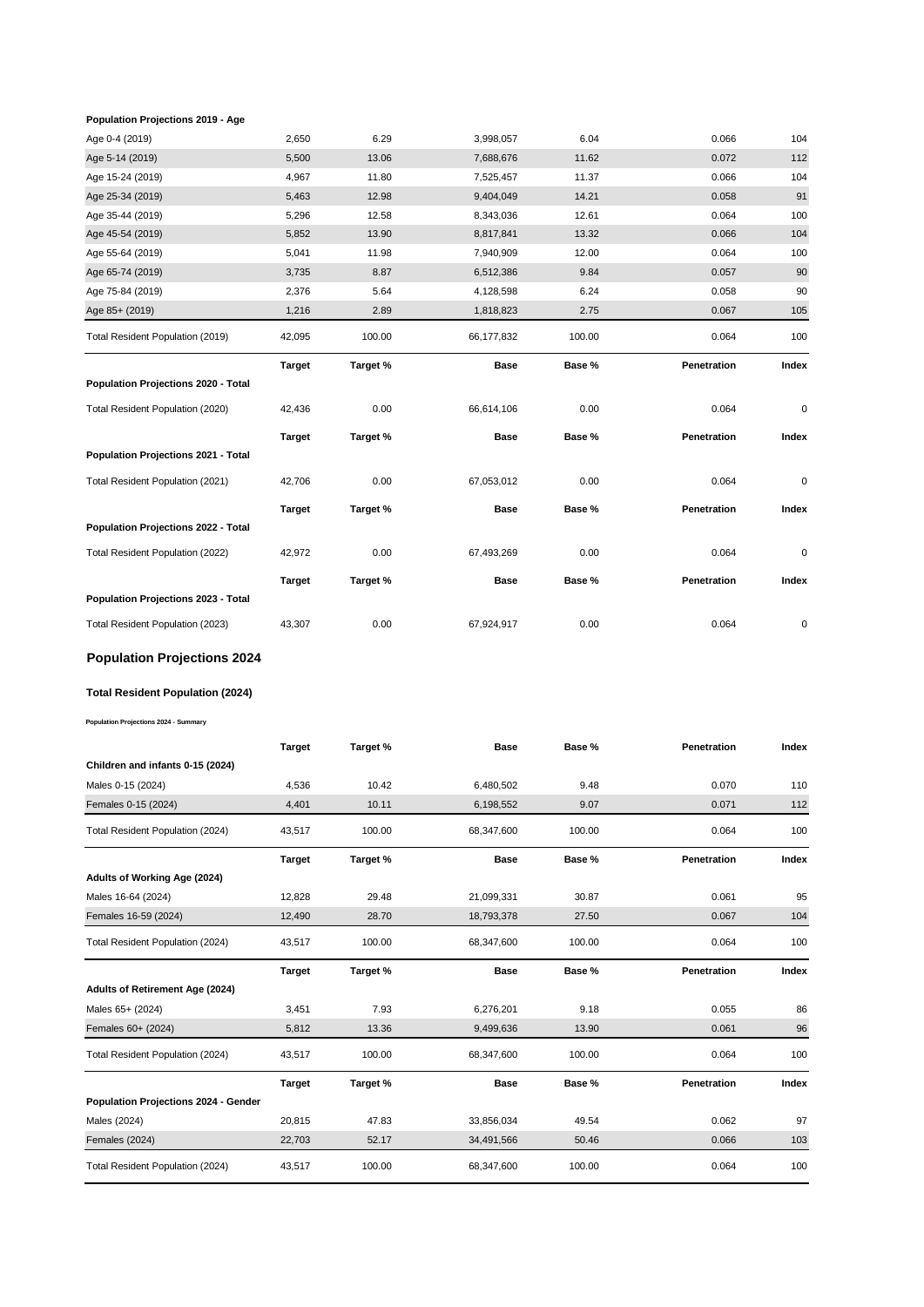|                                        | Target        | Target % | Base        | Base % | Penetration | Index |
|----------------------------------------|---------------|----------|-------------|--------|-------------|-------|
| Population Projections 2024 - Age      |               |          |             |        |             |       |
| Age 0-4 (2024)                         | 2,654         | 6.10     | 3,988,746   | 5.84   | 0.067       | 105   |
| Age 5-14 (2024)                        | 5,702         | 13.10    | 7,951,115   | 11.63  | 0.072       | 113   |
| Age 15-24 (2024)                       | 5,241         | 12.04    | 7,721,862   | 11.30  | 0.068       | 107   |
| Age 25-34 (2024)                       | 5,365         | 12.33    | 9,112,947   | 13.33  | 0.059       | 92    |
| Age 35-44 (2024)                       | 5,638         | 12.96    | 9,289,417   | 13.59  | 0.061       | 95    |
| Age 45-54 (2024)                       | 5,488         | 12.61    | 8,039,938   | 11.76  | 0.068       | 107   |
| Age 55-64 (2024)                       | 5,541         | 12.73    | 8,600,804   | 12.58  | 0.064       | 101   |
| Age 65-74 (2024)                       | 3,861         | 8.87     | 6,521,985   | 9.54   | 0.059       | 93    |
| Age 75-84 (2024)                       | 2,758         | 6.34     | 4,913,184   | 7.19   | 0.056       | 88    |
| Age 85+ (2024)                         | 1,271         | 2.92     | 2,207,602   | 3.23   | 0.058       | 90    |
| Total Resident Population (2024)       | 43,517        | 100.00   | 68,347,600  | 100.00 | 0.064       | 100   |
|                                        | Target        | Target % | <b>Base</b> | Base % | Penetration | Index |
| Population Projections 2025 - Total    |               |          |             |        |             |       |
| Total Resident Population (2025)       | 43,782        | 0.00     | 68,762,299  | 0.00   | 0.064       | 0     |
|                                        | <b>Target</b> | Target % | <b>Base</b> | Base % | Penetration | Index |
| Population Projections 2026 - Total    |               |          |             |        |             |       |
| Total Resident Population (2026)       | 44,053        | 0.00     | 69,166,518  | 0.00   | 0.064       | 0     |
|                                        | <b>Target</b> | Target % | Base        | Base % | Penetration | Index |
| Population Projections 2027 - Total    |               |          |             |        |             |       |
|                                        |               |          |             |        |             |       |
| Total Resident Population (2027)       | 44,371        | 0.00     | 69,589,203  | 0.00   | 0.064       | 0     |
|                                        | Target        | Target % | Base        | Base % | Penetration | Index |
| Population Projections 2028 - Total    |               |          |             |        |             |       |
| Total Resident Population (2028)       | 44,645        | 0.00     | 70,008,417  | 0.00   | 0.064       | 0     |
| <b>Population Projections 2029</b>     |               |          |             |        |             |       |
| Total Resident Population (2029)       |               |          |             |        |             |       |
| Population Projections 2029 - Summary  |               |          |             |        |             |       |
|                                        | <b>Target</b> | Target % | Base        | Base % | Penetration | Index |
| Children and infants 0-15 (2029)       |               |          |             |        |             |       |
| Males 0-15 (2029)                      | 4,585         | 10.21    | 6,554,317   | 9.31   | 0.070       | 110   |
| Females 0-15 (2029)                    | 4,419         | 9.84     | 6,270,447   | 8.90   | 0.071       | 111   |
| Total Resident Population (2029)       | 44,901        | 100.00   | 70,425,063  | 100.00 | 0.064       | 100   |
|                                        |               |          |             |        |             |       |
|                                        | <b>Target</b> | Target % | <b>Base</b> | Base % | Penetration | Index |
| Adults of Working Age (2029)           |               |          |             |        |             |       |
| Males 16-64 (2029)                     | 13,001        | 28.96    | 21,434,719  | 30.44  | 0.061       | 95    |
| Females 16-59 (2029)                   | 12,542        | 27.93    | 18,813,872  | 26.71  | 0.067       | 105   |
| Total Resident Population (2029)       | 44,901        | 100.00   | 70,425,063  | 100.00 | 0.064       | 100   |
|                                        | <b>Target</b> | Target % | <b>Base</b> | Base % | Penetration | Index |
| <b>Adults of Retirement Age (2029)</b> |               |          |             |        |             |       |
| Males 65+ (2029)                       | 3,925         | 8.74     | 6,926,419   | 9.84   | 0.057       | 89    |
| Females 60+ (2029)                     | 6,429         | 14.32    | 10,425,289  | 14.80  | 0.062       | 97    |
| Total Resident Population (2029)       | 44,901        | 100.00   | 70,425,063  | 100.00 | 0.064       | 100   |
|                                        | <b>Target</b> | Target % | Base        | Base % | Penetration | Index |
| Population Projections 2029 - Gender   |               |          |             |        |             |       |
| Males (2029)                           | 21,511        | 47.91    | 34,915,455  | 49.58  | 0.062       | 97    |
| Females (2029)                         | 23,390        | 52.09    | 35,509,608  | 50.42  | 0.066       | 103   |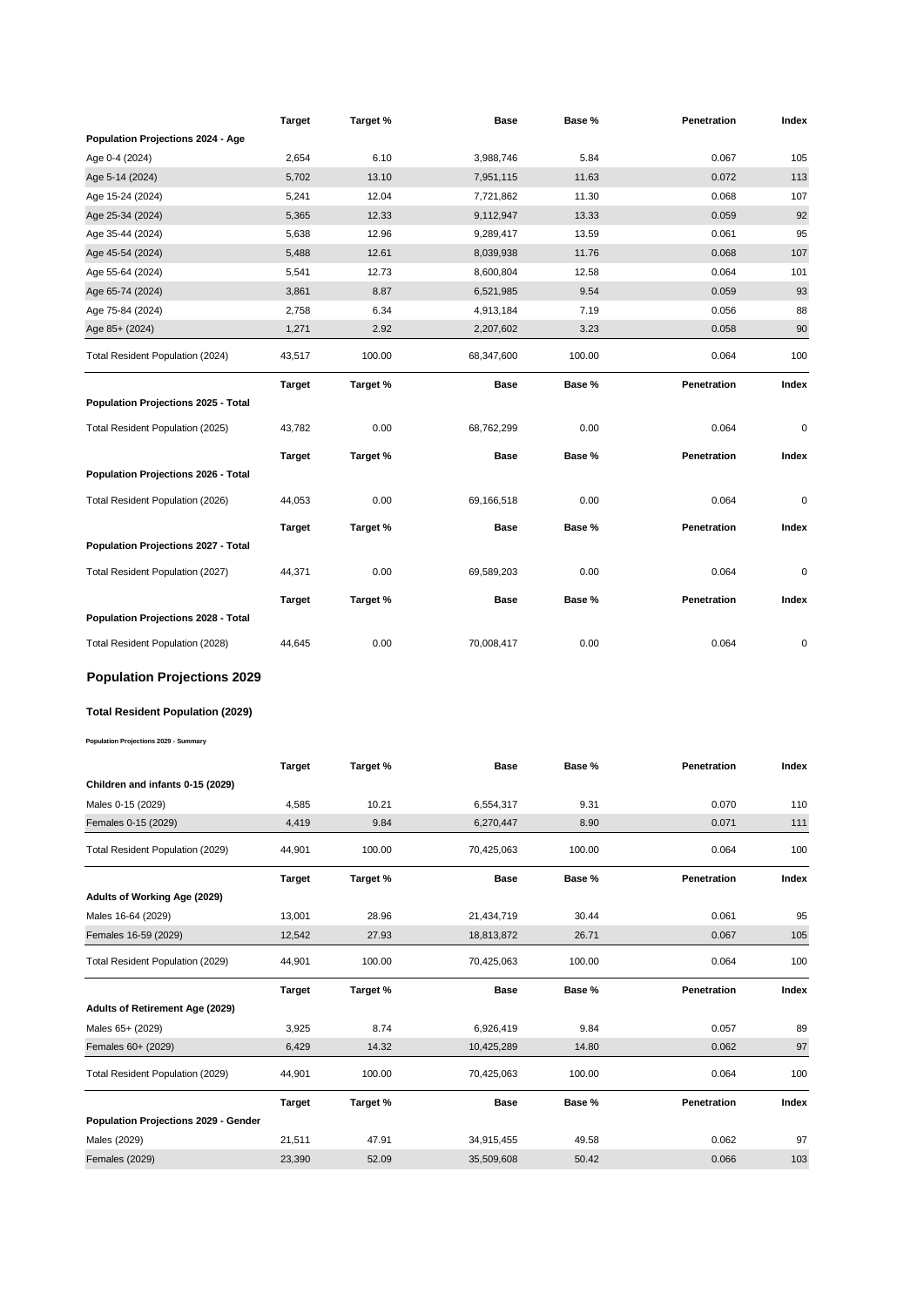| Total Resident Population (2029)                                                | 44,901         | 100.00         | 70,425,063             | 100.00         | 0.064          | 100         |
|---------------------------------------------------------------------------------|----------------|----------------|------------------------|----------------|----------------|-------------|
|                                                                                 | <b>Target</b>  | Target %       | Base                   | Base %         | Penetration    | Index       |
| Population Projections 2029 - Age                                               |                |                |                        |                |                |             |
| Age 0-4 (2029)                                                                  | 2,596          | 5.78           | 3,938,063              | 5.59           | 0.066          | 103         |
| Age 5-14 (2029)                                                                 | 5,763          | 12.83          | 8,081,966              | 11.48          | 0.071          | 112         |
| Age 15-24 (2029)                                                                | 5,738          | 12.78          | 8,259,933              | 11.73          | 0.070          | 109         |
| Age 25-34 (2029)<br>Age 35-44 (2029)                                            | 5,099<br>5,940 | 11.36<br>13.23 | 8,579,132<br>9,992,243 | 12.18<br>14.19 | 0.059<br>0.059 | 93<br>93    |
| Age 45-54 (2029)                                                                | 5,254          | 11.70          | 7,718,121              | 10.96          | 0.068          | 107         |
| Age 55-64 (2029)                                                                | 5,736          | 12.77          | 8,852,741              | 12.57          | 0.065          | 102         |
| Age 65-74 (2029)                                                                | 4,298          | 9.57           | 6,888,262              | 9.78           | 0.062          | 98          |
| Age 75-84 (2029)                                                                | 3,107          | 6.92           | 5,527,666              | 7.85           | 0.056          | 88          |
| Age 85+ (2029)                                                                  | 1,371          | 3.05           | 2,586,936              | 3.67           | 0.053          | 83          |
| Total Resident Population (2029)                                                | 44,901         | 100.00         | 70,425,063             | 100.00         | 0.064          | 100         |
|                                                                                 | Target         | Target %       | Base                   | Base %         | Penetration    | Index       |
| Summary Demographics - Experian Revised Household and Population Estimates 2009 |                |                |                        |                |                |             |
| <b>Experian Revised Households</b>                                              | 17,021         | 0.00           | 26,522,644             | 0.00           | 0.064          | 0           |
| <b>Experian Revised Population</b>                                              | 39,772         | 0.00           | 61,796,587             | 0.00           | 0.064          | 0           |
| Experian Revised Adults 15+                                                     | 32,359         | 0.00           | 50,996,904             | 0.00           | 0.064          | 0           |
| Experian Revised Adults 16+                                                     | 31,784         | 0.00           | 50,243,304             | 0.00           | 0.063          | $\pmb{0}$   |
| Experian Revised Adults 18+                                                     | 30,695         | 0.00           | 48,680,614             | 0.00           | 0.063          | 0           |
|                                                                                 | <b>Target</b>  | Target %       | Base                   | Base %         | Penetration    | Index       |
| <b>Summary Demographics - Experian Revised Population Projections</b>           |                |                |                        |                |                |             |
| <b>Experian Revised Population</b><br>Projection 2010                           | 40,049         | 0.00           | 62,229,085             | 0.00           | 0.064          | 0           |
| <b>Experian Revised Population</b><br>Projection 2011                           | 40,369         | 0.00           | 62,654,320             | 0.00           | 0.064          | 0           |
| <b>Experian Revised Population</b><br>Projection 2012                           | 40,759         | 0.00           | 63,085,385             | 0.00           | 0.065          | 0           |
| <b>Experian Revised Population</b><br>Projection 2013                           | 41,078         | 0.00           | 63,504,351             | 0.00           | 0.065          | $\pmb{0}$   |
| <b>Experian Revised Population</b><br>Projection 2014                           | 41,419         | 0.00           | 63,927,064             | 0.00           | 0.065          | 0           |
| <b>Experian Revised Population</b><br>Projection 2015                           | 41,708         | 0.00           | 64,358,105             | 0.00           | 0.065          | $\mathbf 0$ |
| <b>Experian Revised Population</b><br>Projection 2016                           | 42,120         | 0.00           | 64,784,524             | 0.00           | 0.065          | 0           |
| <b>Experian Revised Population</b><br>Projection 2017                           | 42,507         | 0.00           | 65,216,599             | 0.00           | 0.065          | $\pmb{0}$   |
| <b>Experian Revised Population</b><br>Projection 2018                           | 42,894         | 0.00           | 65,662,222             | 0.00           | 0.065          | 0           |
| <b>Experian Revised Population</b><br>Projection 2019                           | 43,311         | 0.00           | 66,096,464             | 0.00           | 0.066          | 0           |
| <b>Experian Revised Population</b><br>Projection 2020                           | 43,733         | 0.00           | 66,533,131             | 0.00           | 0.066          | 0           |
| <b>Experian Revised Population</b><br>Projection 2021                           | 44,118         | 0.00           | 66,976,171             | 0.00           | 0.066          | 0           |
| <b>Experian Revised Population</b><br>Projection 2022                           | 44,513         | 0.00           | 67,405,290             | 0.00           | 0.066          | 0           |
| <b>Experian Revised Population</b><br>Projection 2023                           | 45,000         | 0.00           | 67,829,839             | 0.00           | 0.066          | 0           |
| <b>Experian Revised Population</b><br>Projection 2024                           | 45,371         | 0.00           | 68,260,739             | 0.00           | 0.067          | 0           |
| <b>Experian Revised Population</b><br>Projection 2025                           | 45,772         | 0.00           | 68,671,881             | 0.00           | 0.067          | 0           |
| <b>Experian Revised Population</b><br>Projection 2026                           | 46,164         | 0.00           | 69,089,141             | 0.00           | 0.067          | 0           |
| <b>Experian Revised Population</b><br>Projection 2027                           | 46,598         | 0.00           | 69,487,301             | 0.00           | 0.067          | 0           |
| <b>Experian Revised Population</b><br>Projection 2028                           | 47,000         | 0.00           | 69,875,273             | 0.00           | 0.067          | 0           |